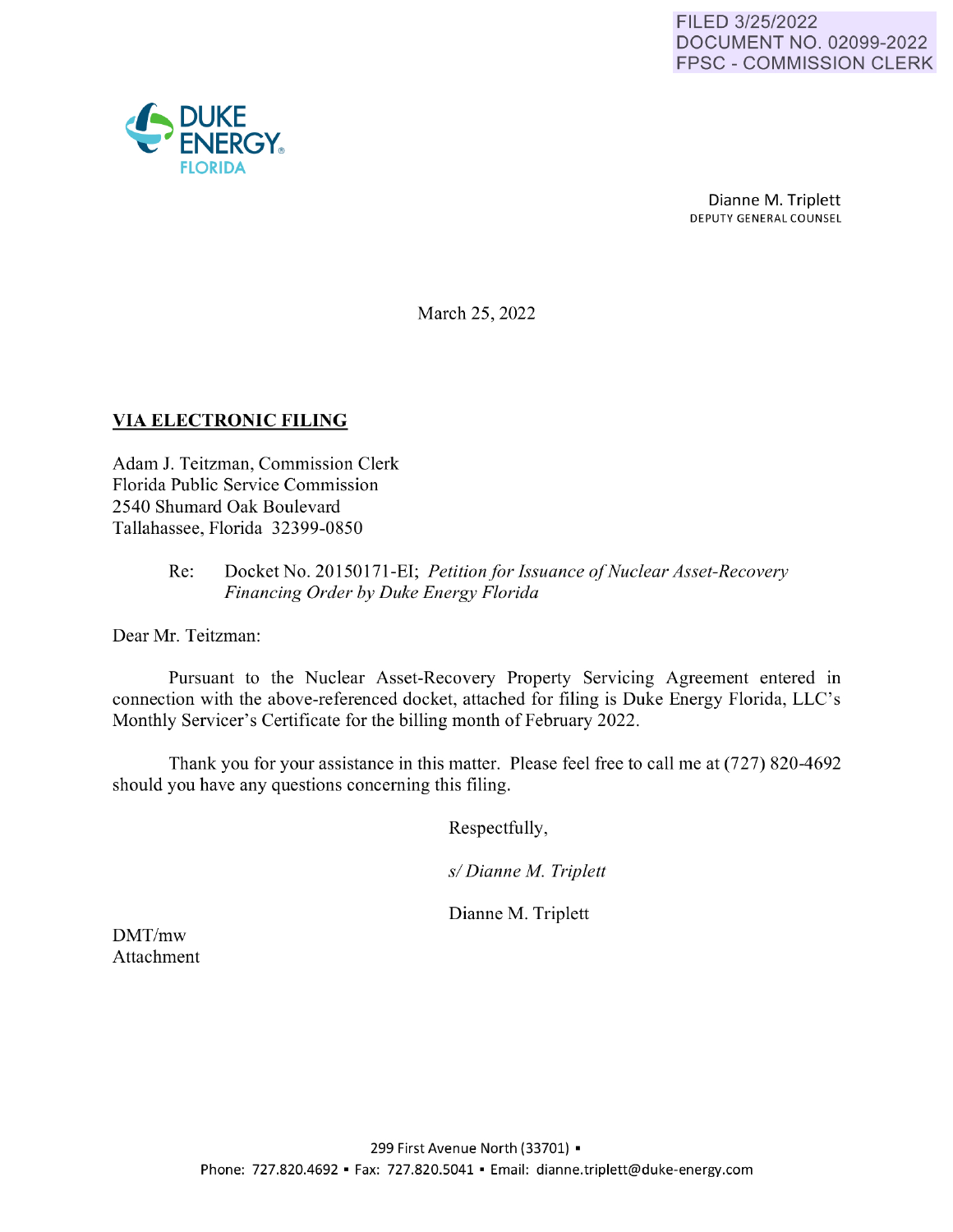# **CERTIFICATE OF SERVICE**

I HEREBY CERTIFY that a true and correct copy of the foregoing has been furnished via electronic mail to the following this 25th day of March, 2022.

|                                             | $s/Di$ anne M. Triplett           |  |  |
|---------------------------------------------|-----------------------------------|--|--|
|                                             | Attorney                          |  |  |
|                                             |                                   |  |  |
| Theresa L. Tan                              | C. Rehwinkel / R. Gentry          |  |  |
| Office of the General Counsel               | Office of Public Counsel          |  |  |
| Florida Public Service Commission           | c/o The Florida Legislature       |  |  |
| 2540 Shumard Oak Blyd.                      | 111 West Madison Street, Room 812 |  |  |
| Tallahassee, FL 32399-0850                  | Tallahassee, FL 32399-1400        |  |  |
| $ltan(a)$ psc.state.fl.us                   | rehwinkel.charles@leg.state.fl.us |  |  |
|                                             | gentry.richard@leg.state.fl.us    |  |  |
| Jon C. Moyle, Jr. / Karen A. Putnal         |                                   |  |  |
| 118 North Gadsden Street                    | James W. Brew                     |  |  |
| Tallahassee, FL 32301                       | <b>Stone Law Firm</b>             |  |  |
| jmoyle@moylelaw.com                         | 1025 Thomas Jefferson Street, NW  |  |  |
| $k$ putnal@moylelaw.com                     | Eighth Floor, West Tower          |  |  |
|                                             | Washington, DC 20007-5201         |  |  |
| Robert Scheffel Wright / John T. LaVia, III | jbrew@smxblaw.com                 |  |  |
| Gardner Law Firm                            |                                   |  |  |
| 1300 Thomaswood Drive                       |                                   |  |  |
| Tallahassee, FL 32308                       |                                   |  |  |
| schef@gbwlegal.com                          |                                   |  |  |
| ilavia(a)gbwlegal.com                       |                                   |  |  |
|                                             |                                   |  |  |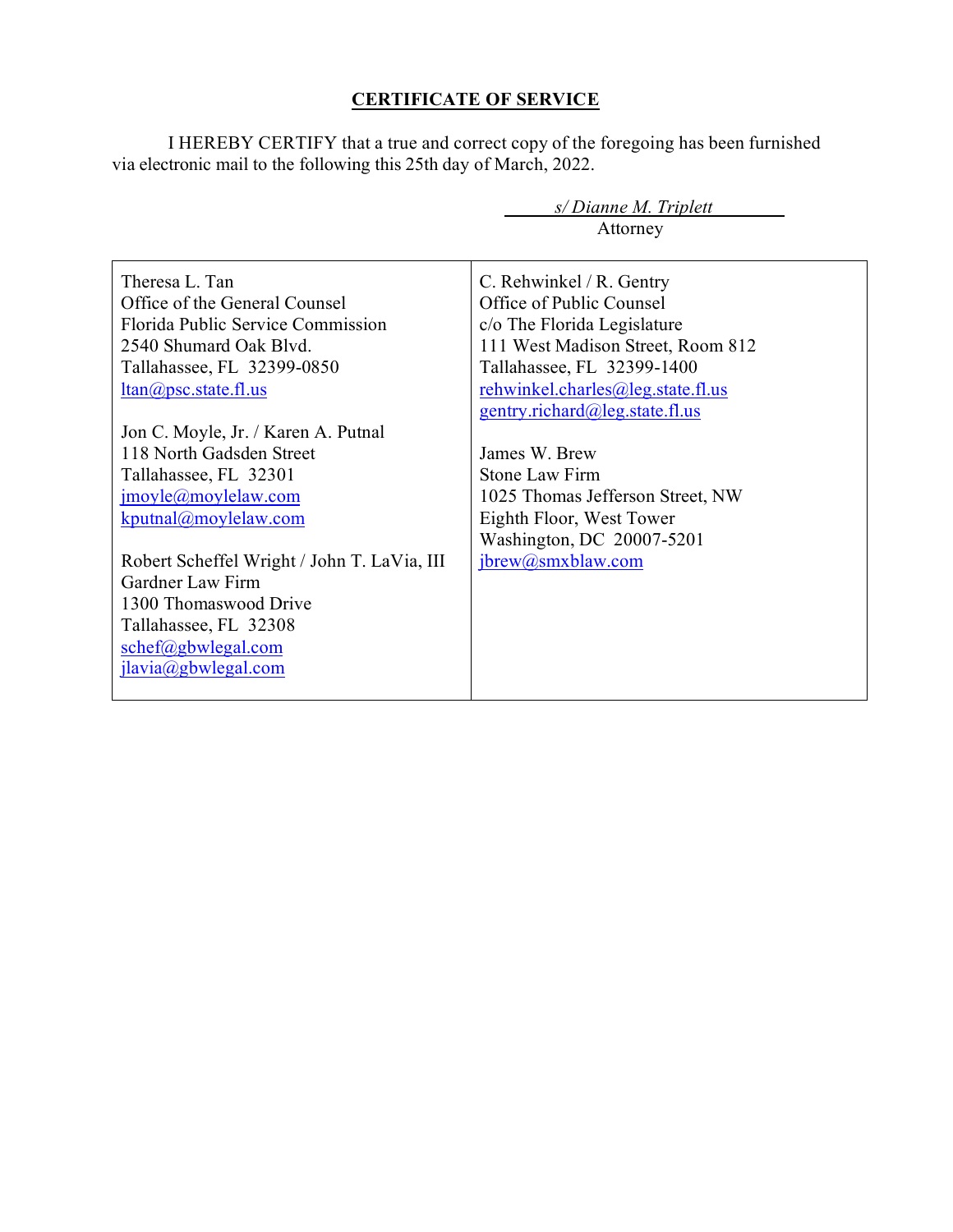## **MONTHLY SERVICER'S CERTIFICATE**

## **DUKE ENERGY FLORIDA PROJECT FINANCE, LLC**

## **\$1,294,290,000 Series A Senior Secured Nuclear Asset-Recovery Bonds**

Pursuant to SECTION 3.0l(b) of the Nuclear Asset-Recovery Property Servicing Agreement dated as of June 22, 2016 by and between Duke Energy Florida, Inc., as Servicer, and Duke Energy Florida Project Finance, LLC, as Issuer (the "Servicing Agreement"), the Servicer does hereby certify as follows:

Capitalized terms used but not defined in this Monthly Servicer's Certificate have their respective meanings as set forth in the Servicing Agreement. References herein to certain sections and subsections are references to the respective sections or subsections of the Servicing Agreement.

#### Current BILLING MONTH: February 2022

## Current BILLING MONTH: 1/31/2022 - 2/25/2022

| Standard Billing for prior BILLING MONTH: January 2021         |        |             |       |
|----------------------------------------------------------------|--------|-------------|-------|
|                                                                |        |             |       |
| <b>Residential Total Billed</b>                                |        | 232,589,319 |       |
| Residential NUCLEAR ASSET-RECOVERY CHARGE ("NARC") Billed      |        | 3,728,648   | 1.60% |
| General Service Non-Demand Total Billed                        |        | 24,118,170  |       |
| General Service Non-Demand NARC Billed.                        |        | 395,723     | 1.64% |
| General Service Billed                                         |        |             |       |
| General Service NARC Billed                                    |        |             | 0.00% |
| General Service Demand Total Billed                            |        | 84,306,629  |       |
| General Service Demand NARC Billed                             |        | 1,547,179   | 1.84% |
| Curtailable Total Billed                                       |        | 2,534,449   |       |
| Curtailable NARC Billed                                        |        | 43,300      | 1.71% |
| Interruptible Total Billed                                     |        | 8,713,333   |       |
| Interruptible NARC Billed                                      |        | 216,640     | 2.49% |
| Lighting Total Billed                                          |        | 9,405,481   |       |
| <b>Lighting NARC Billed</b>                                    |        | 7,910       | 0.08% |
| YTD Net Write-offs as a % of Total Billed Revenue (see Note 1) |        |             |       |
| Non-Residential Class Customer Write-offs                      |        |             |       |
| Residential Class Customer Write-offs                          |        |             |       |
| <b>Total Write-offs</b>                                        | 0.280% |             |       |
| Aggregate NARC Collections (see Note 2)                        |        |             |       |
| <b>Total NARC Remitted for Current BILLING MONTH</b>           |        |             |       |
| <b>Residential NARC Collected</b>                              | \$     | 4,296,417   |       |
| General Service Non-Demand NARC Collected                      |        | 455,784     |       |
| <b>General Service NARC Collected</b>                          |        |             |       |
| <b>General Service Demand NARC Collected</b>                   |        | 1,782,760   |       |
| <b>Curtailable NARC Collected</b>                              |        | 49,958      |       |
| Interruptible NARC Collected                                   |        | 249,792     |       |
| <b>Lighting NARC Collected</b>                                 |        | 8,897       |       |
| <b>Sub-Total of NARC Collected</b>                             | \$     | 6,843,609   |       |

\$

**6,843,609** 

**Total Current NARC Collected and Remitted** 

L.